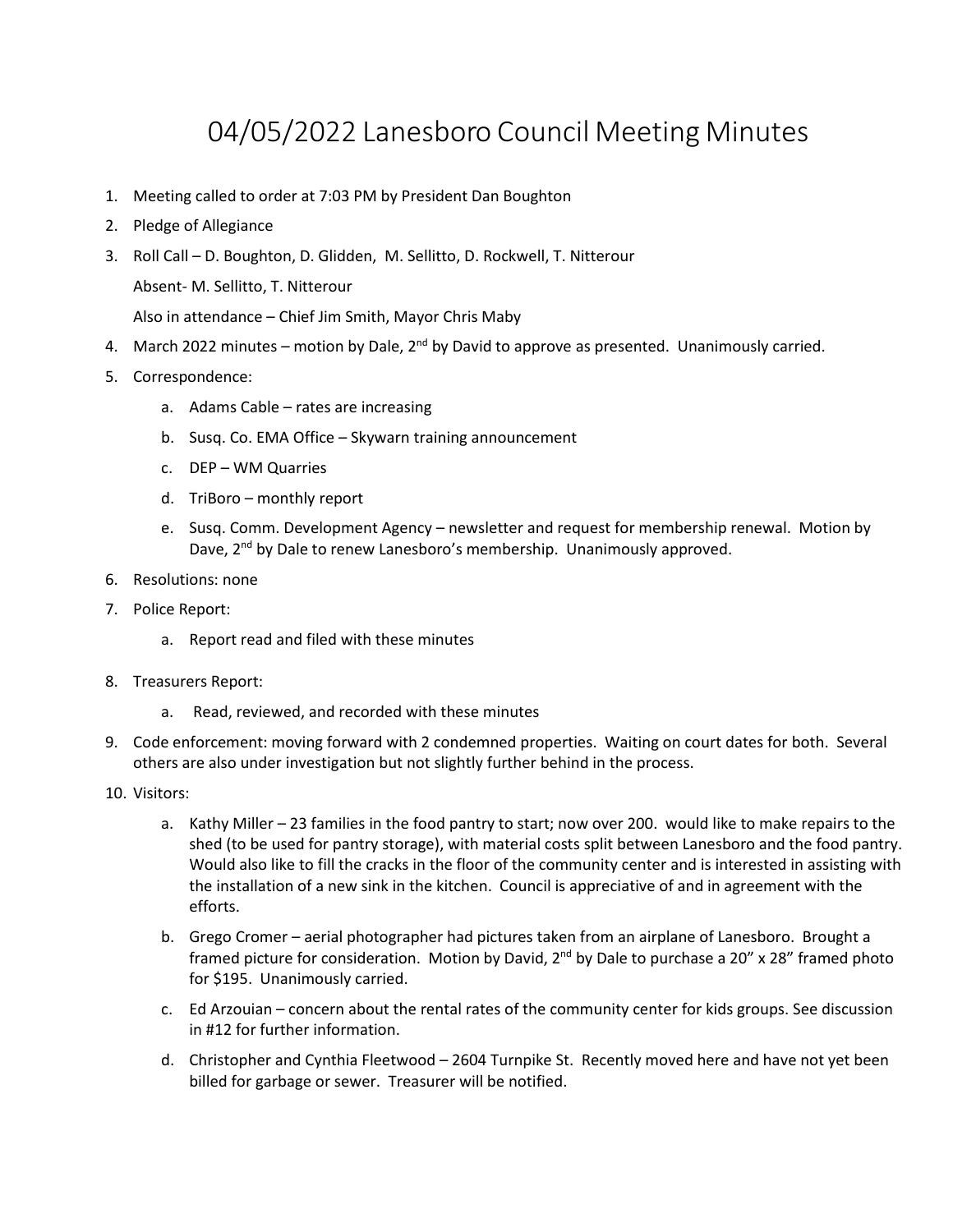#### 11. Website

- a. Rebuild update Amanda to look at rebuild options and provide a recommendation
- b. General issues none
- 12. Community Center:
	- a. Vent update should be worked on soon. it's weather dependent due to needing roof access.
	- b. Community center rental possible revision to rental:
		- Rental fee starting the second week of October through April 1:
			- 1. \$15 for the first hour or \$50/month for weekly users
			- 2. \$35 for two hours or \$112/month for weekly users
			- 3. \$50 for four hours or \$160/month for weekly users
			- 4. \$150 for > four hours
		- Council agreed to table discussion indefinitely with uptick in paying rentals. Topic will be revisited only if funds for fuel, cleaning, etc., start running out.
	- c. General issues none

#### 13. Sewer:

- a. Camera update not yet scheduled
- b. Blockage repairs Bills from Env. Services Corp (\$11,500), N. End Electric (\$3,030), and Hallstead Sanitary (\$5,495). Motion by Dale, 2<sup>nd</sup> by Dan to pay. Unanimously carried.
- c. Flow meter ongoing issues, meter readings are still not accurate
- d. General issues none to discuss beyond the above

#### 14. Streets:

- a. Streetlight repairs update all repaired except one which just stopped working between Ray Barnes and Tiny Totz. Dan will be calling that in.
- b. Spreader motor awaiting parts to complete
- c. General issues none
- 15. Parks & Rec:
	- a. General issues none
- 16. Old Business:
	- a. Viaduct Inn B-day celebration tabled
	- b. Sam registration renewal taken care of by Erin and Chris
- 17. New Business to be discussed but not voted on (need to wait until next month's meeting):

a.

18. No further business to discuss; motion to adjourn by Dale, 2<sup>nd</sup> by Dan. Unanimously carried.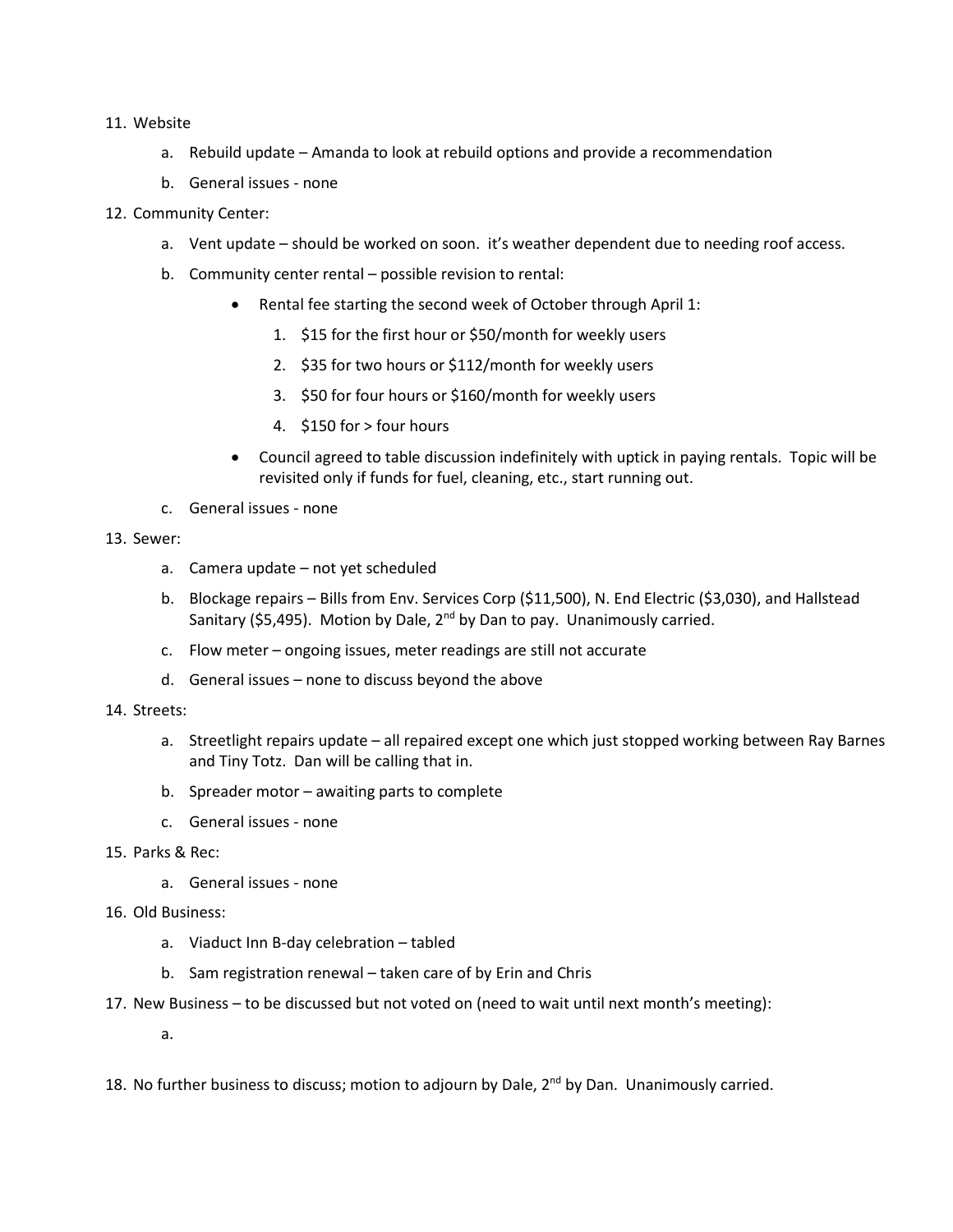### **CHECKING/SAVINGS AND**

#### **BALANCES AS OF FEBRUARY 28, 2022**

#### PEOPLES SECURITY BANK

| <b>GENERAL ACCOUNT</b>                | \$ | 17,187.94  |
|---------------------------------------|----|------------|
| <b>MOTOR FUND</b>                     | \$ | 13,892.08  |
| CAPITAL ACCOUNT                       | \$ | 23,155.51  |
| COMMUNITY CENTER                      | \$ | 2,721.96   |
| SEWAGE ACCOUNT                        | \$ | 89,976.46  |
| SEWAGE REV BOND                       | \$ | 865.45     |
| <b>ESCROW ACCOUNT</b>                 | \$ | 595.04     |
| <b>TOTAL IN PEOPLES SECURITY BANK</b> | S  | 148,394.44 |

#### PEOPLES SECURITY BANK

#### PEOPLES SECURITY BANK **GENERAL ACCOUNT** BALANCES AS OF JANUARY 31, 2022  $\mathbb{S}$ 26.979.73 Deposits  $\mathsf{\$}$ 1,997.00 Disbursements  $\hat{\mathcal{S}}$  $(11.791.97)$  $\frac{1}{2}$ **Interest Earned**  $3.18$ BALANCES AS OF FEBRUARY 28, 2022  $\mathcal{S}$ 17,187.94 PEOPLES SECURITY BANK **MOTOR LICENSE FUND** BALANCES AS OF JANUARY 31, 2022 \$ 18,990.03 Deposits **Disbursements**  $\mathbb{S}$  $(5,100.00)$ **Interest Earned**  $\frac{1}{2}$ 2.05 BALANCES AS OF FEBRUARY 28, 2022  $\mathcal{L}$ 13,892.08

#### PEOPLES SECURITY BANK CAPITAL ACCOUNT

| <u>UAFIIAL AUUUUNI</u>           |   |            |
|----------------------------------|---|------------|
| BALANCES AS OF JANUARY 31, 2022  | S | 25,354.04  |
| <b>Deposits</b>                  |   |            |
| <b>Disbursements</b>             | S | (2,202,12) |
| <b>Interest Earned</b>           |   | 3.59       |
| BALANCES AS OF FEBRUARY 28, 2022 |   | 23,155.51  |
|                                  |   |            |

#### PEOPLES SECURITY BANK

| <b>COMMUNITY CENTER</b>          |          |
|----------------------------------|----------|
| BALANCES AS OF JANUARY 31, 2022  | 2,851.55 |
| <b>Deposits</b>                  |          |
| <b>Disbursements</b>             | (130.00) |
| Interest Earned                  | () 41    |
| BALANCES AS OF FEBRUARY 28, 2022 | 2,721.96 |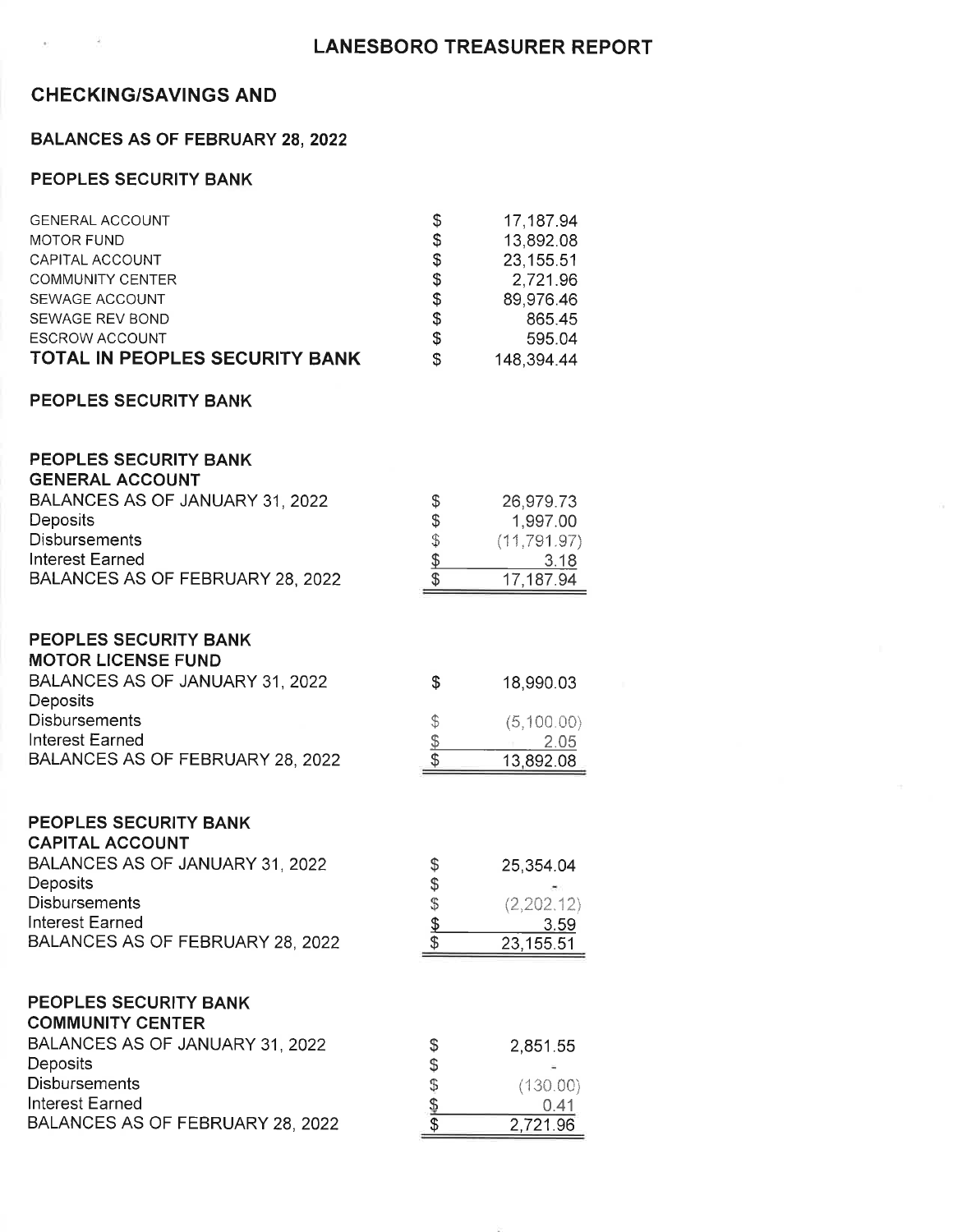### **LANESBORO TREASURER REPORT**

#### PEOPLES SECURITY BANK  $-$ . . . . . .

 $\pm$ 

san.

| <b>SEWAGE REV ACCOUNT</b>        |    |               |
|----------------------------------|----|---------------|
| BALANCES AS OF JANUARY 31, 2022  | \$ | 92,812.38     |
| <b>Deposits</b>                  | S  | 10,796.00     |
| <b>Disbursements</b>             | S  | (13, 644, 90) |
| Interest Earned                  |    | 12.98         |
| BALANCES AS OF FEBRUARY 28, 2022 |    | 89,976.46     |
|                                  |    |               |

#### PEOPLES SECURITY BANK

| 865.32 |
|--------|
|        |
|        |
| 0.13   |
| 865.45 |
|        |

#### PEOPLES SECURITY BANK ESCROM ACCOUNT

| ESURUW AUUUUN I                  |        |
|----------------------------------|--------|
| BALANCES AS OF JANUARY 31, 2022  | 594.95 |
| <b>Deposits</b>                  |        |
| <b>Disbursements</b>             | $\sim$ |
| Interest Earned                  | 0.09   |
| BALANCES AS OF FEBRUARY 28, 2022 | 595.04 |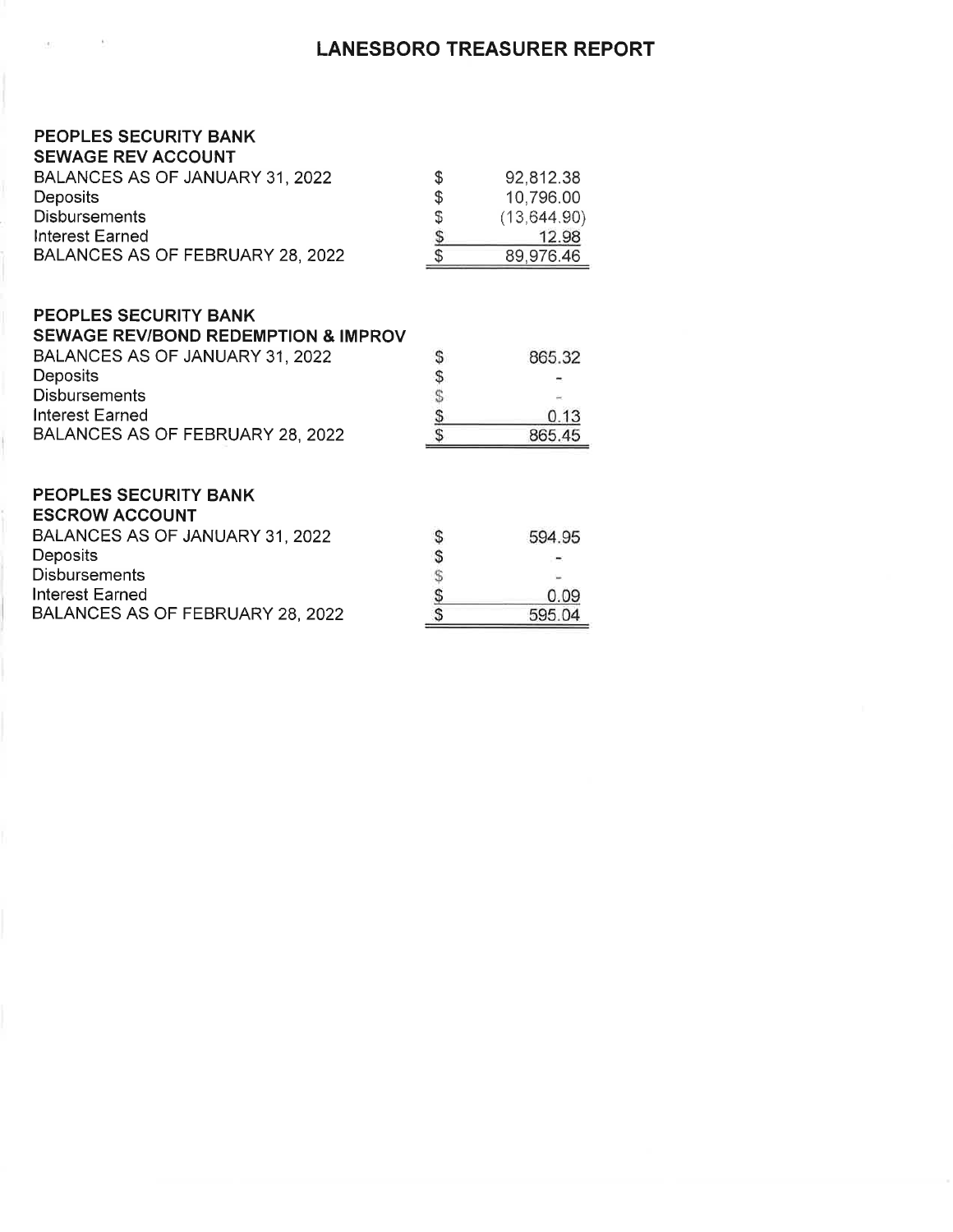2:58 PM

 $\bar{c}$ 

04/03/22

**Cash Basis** 

# **BORO OF LANESBORO Expenses by Vendor Detail**<br>March 2022

| <b>Type</b>                                     | Date                                                 | Num                             | Account                                                                                                                 | Cir | Split                                                           | <b>Paid Amount</b>                  |
|-------------------------------------------------|------------------------------------------------------|---------------------------------|-------------------------------------------------------------------------------------------------------------------------|-----|-----------------------------------------------------------------|-------------------------------------|
| <b>ADAMS CABLE</b><br>Bill                      | 03/21/2022                                           | 022822                          | 409.361- COMMUNITY CENTER U.L.                                                                                          |     | Accounts Paya                                                   | 34.99                               |
| <b>Total ADAMS CABLE</b>                        |                                                      |                                 |                                                                                                                         |     |                                                                 | 34.99                               |
| ANGELO VENTRESCA ASSOCIATES<br>Bill<br>Check    | 03/21/2022<br>03/21/2022                             | 022822<br>2095                  | 405-200-SECRETAR /TREASURE<br>427-114- CLERK SERVICE / SALA                                                             |     | Accounts Paya<br>102.000- PEO                                   | 367.00<br>330.00                    |
| Total ANGELO VENTRESCA ASSOCIATES               |                                                      |                                 |                                                                                                                         |     |                                                                 | 697.00                              |
| <b>CHRIS MABY</b><br>Bill                       | 03/24/2022                                           | 03242                           | 400-420- DUES & SUBSCRIPTIONS                                                                                           |     | Accounts Paya                                                   | 499.00                              |
| <b>Total CHRIS MABY</b>                         |                                                      |                                 |                                                                                                                         |     |                                                                 | 499.00                              |
| <b>DAN BOUGHTON</b><br>Bill<br>Bill             | 03/07/2022<br>03/24/2022                             | 03072<br>03242                  | 432-371 GROUNDS MAINTENAN<br>432-.371 GROUNDS MAINTENAN                                                                 |     | Accounts Paya<br>Accounts Paya                                  | 130.00<br>260.00                    |
| <b>Total DAN BOUGHTON</b>                       |                                                      |                                 |                                                                                                                         |     |                                                                 | 390.00                              |
| <b>FRONTIER</b><br>Bill<br>Check                | 03/21/2022<br>03/21/2022                             | 03062.<br>2097                  | 409.361- COMMUNITY CENTER U.<br>427-361- SEWER UTILITIES                                                                |     | Accounts Paya<br>102.000- PEO                                   | 173.06<br>136.54                    |
| <b>Total FRONTIER</b>                           |                                                      |                                 |                                                                                                                         |     |                                                                 | 309.60                              |
| <b>HARMONY TOWNSHIP</b><br>Check                | 03/27/2022                                           | 524                             | 432-100- MAINTAINCE OF ROADS                                                                                            |     | 103.000-MOT                                                     | 9,600.00                            |
| Total HARMONY TOWNSHIP                          |                                                      |                                 |                                                                                                                         |     |                                                                 | 9,600.00                            |
| HINDS OIL<br>Bill<br>Bill                       | 03/21/2022<br>03/21/2022                             | 02282<br>02282                  | 430-231- TRACTOR FUEL / EXP<br>410-251- POLICE CAR EXPENSES                                                             |     | Accounts Paya<br>Accounts Paya                                  | 131.12<br>514.48                    |
| Total HINDS OIL                                 |                                                      |                                 |                                                                                                                         |     |                                                                 | 645.60                              |
| <b>KRIGER CONSTRUCTION</b><br>Bill              | 03/28/2022                                           | 01102                           | 430-750 CAITAL PURCHASES                                                                                                |     | Accounts Paya                                                   | 28,926.62                           |
| <b>Total KRIGER CONSTRUCTION</b>                |                                                      |                                 |                                                                                                                         |     |                                                                 | 28,926.62                           |
| <b>LITTLE &amp; NELSON</b><br>Bill              | 03/21/2022                                           | 03012                           | 403-353- TAX COLLECTOR BOND                                                                                             |     | Accounts Paya                                                   | 15.00                               |
| Total LITTLE & NELSON                           |                                                      |                                 |                                                                                                                         |     |                                                                 | 15.00                               |
| <b>NICOLE SELLITTO</b><br>Check                 | 03/21/2022                                           | 626                             | 409-373- MAINTENANCE PROPE                                                                                              |     | 105.000-COM                                                     | 80.00                               |
| <b>Total NICOLE SELLITTO</b>                    |                                                      |                                 |                                                                                                                         |     |                                                                 | 80.00                               |
| <b>PAWC</b><br>Bill<br>Bill                     | 03/21/2022<br>03/21/2022                             | 03092<br>03022                  | 409.361- COMMUNITY CENTER Um<br>411-363- FIRE SERVICE (HYDRA                                                            |     | Accounts Paya<br>Accounts Paya                                  | 32.51<br>279.89                     |
| <b>Total PAWC</b>                               |                                                      |                                 |                                                                                                                         |     |                                                                 | 312.40                              |
| <b>PENELEC</b><br>Bill<br>Bill<br>Check<br>Bill | 03/21/2022<br>03/21/2022<br>03/21/2022<br>03/21/2022 | 03082<br>02222<br>2096<br>03082 | 409.361- COMMUNITY CENTER U.L.<br>434 361-STREET LIGHTING<br>427-361- SEWER UTILITIES<br>409.361- COMMUNITY CENTER U.J. |     | Accounts Paya<br>Accounts Paya<br>102.000- PEO<br>Accounts Paya | 157.90<br>781.48<br>193,66<br>23.93 |
| <b>Total PENELEC</b>                            |                                                      |                                 |                                                                                                                         |     |                                                                 | 1,156.97                            |
| <b>PEOPLES SECUITY BANK</b><br>Bill             | 03/21/2022                                           | 03012.                          | 410-251- POLICE CAR EXPENSES                                                                                            |     | Accounts Paya                                                   | 680.38                              |
| <b>Total PEOPLES SECUITY BANK</b>               |                                                      |                                 |                                                                                                                         |     |                                                                 | 680.38                              |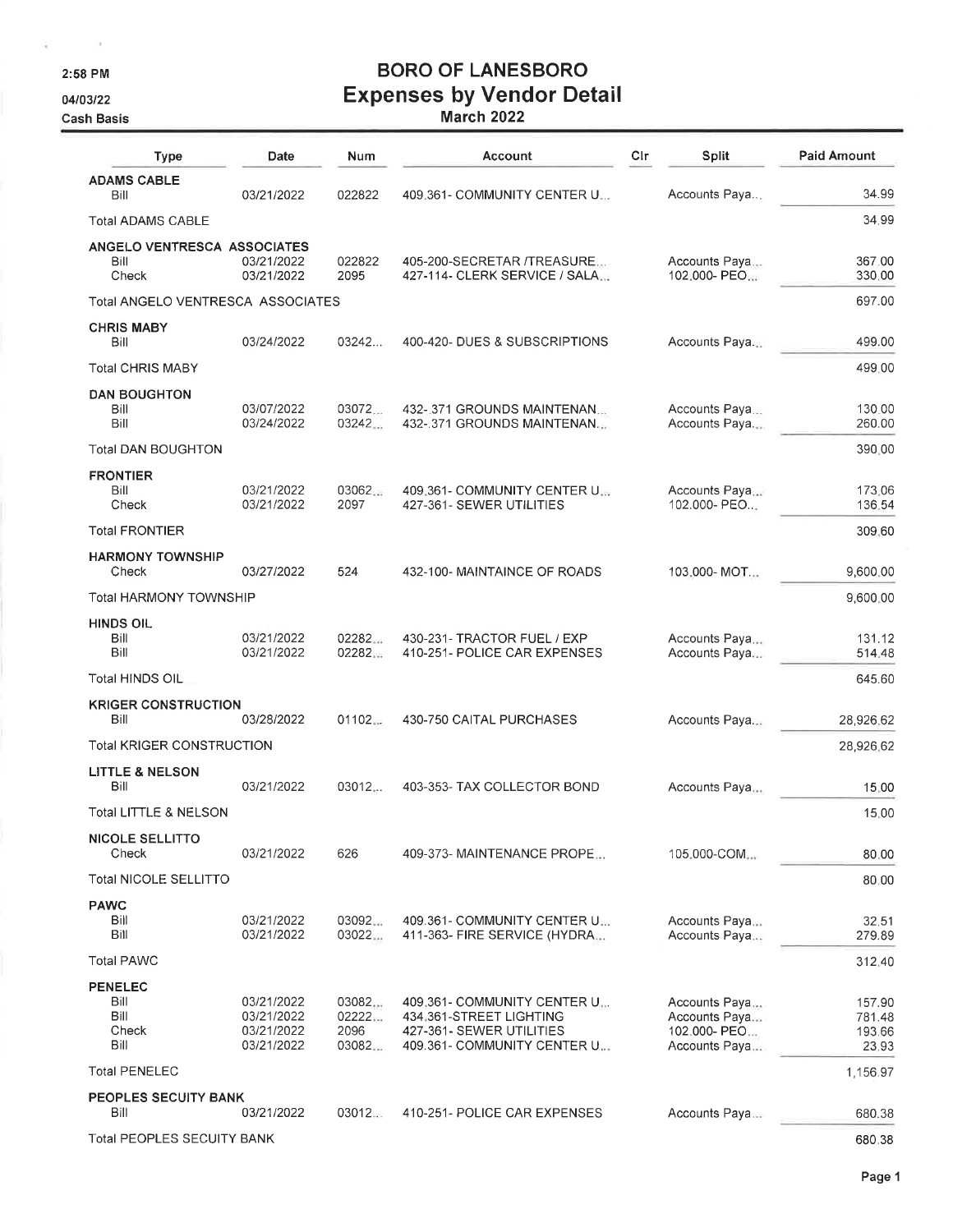2:58 PM

 $\sim$  10

04/03/22

**Cash Basis** 

# **BORO OF LANESBORO** Expenses by Vendor Detail

| <b>Type</b>                      | Date       | <b>Num</b> | Account                     | Cir | Split         | <b>Paid Amount</b> |
|----------------------------------|------------|------------|-----------------------------|-----|---------------|--------------------|
| <b>PS BANK</b><br>Check          | 03/21/2022 | 145        | 409-550- BUILDING LOAN      |     | 104.000- CAPI | 2,202.12           |
| <b>Total PS BANK</b>             |            |            |                             |     |               | 2,202.12           |
| <b>STEVE'S ELECTRIC</b><br>Check | 03/09/2022 | 2094       | 409-750-CAPITAL PURCHASE BU |     | 102.000- PEO  | 9,400.00           |
| <b>Total STEVE'S ELECTRIC</b>    |            |            |                             |     |               | 9.400.00           |
| <b>YIS/COWDEN</b><br>Bill        | 03/21/2022 | 228425     | 410-213- POLICE EQUIPMENT   |     | Accounts Paya | 178.00             |
| <b>Total YIS/COWDEN</b>          |            |            |                             |     |               | 178.00             |
| <b>TOTAL</b>                     |            |            |                             |     |               | 55,127.68          |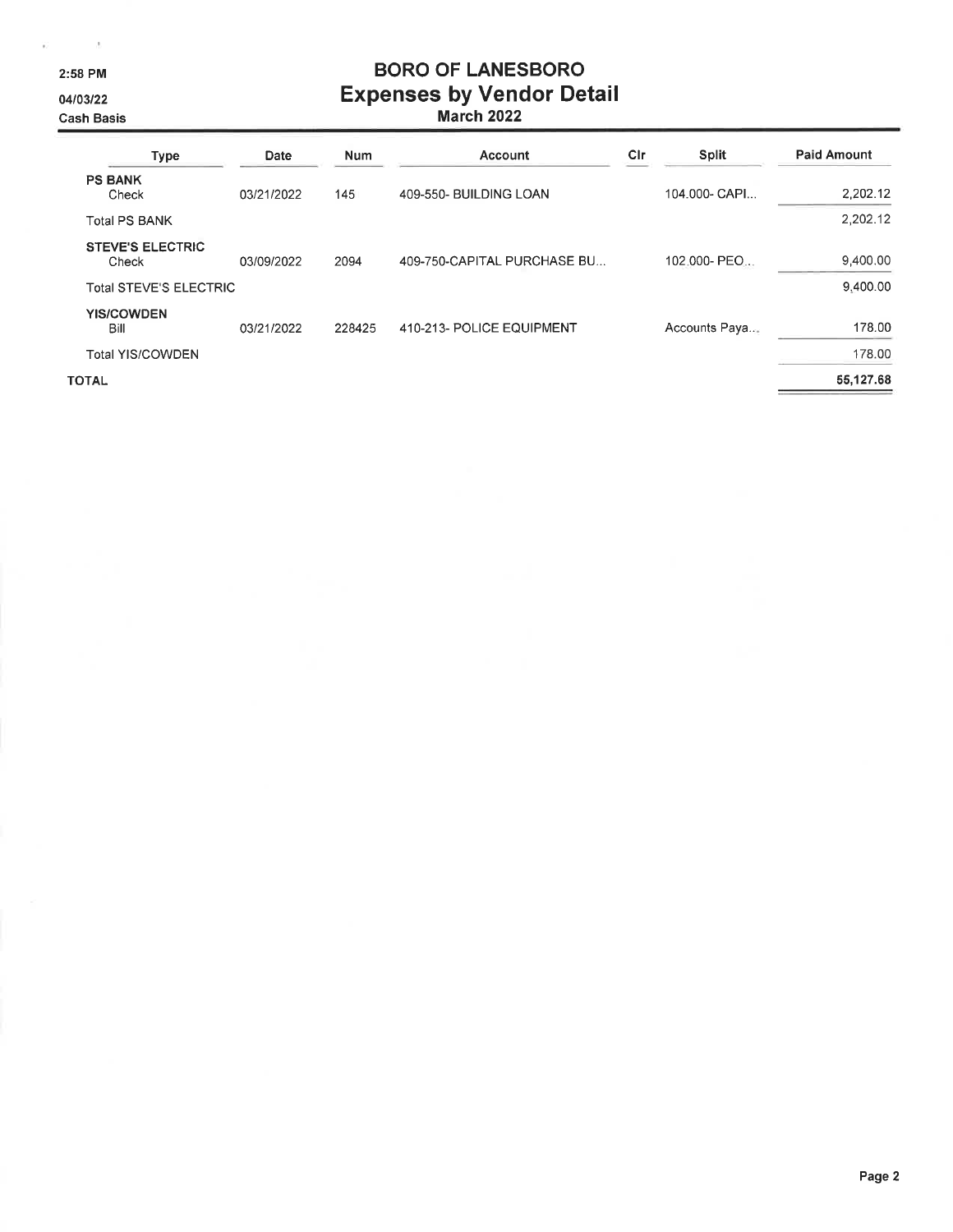3:17 PM

 $\sim$ 

04/03/22

**Cash Basis** 

# **BORO OF LANESBORO** Income by Customer Detail<br>March 2022

| Type               | Date       | <b>Account</b>           | <b>Paid Amount</b> |
|--------------------|------------|--------------------------|--------------------|
| <b>CHECK</b>       |            |                          |                    |
| Invoice            | 03/04/2022 | 355-200-MOTOR VECHIL LI  | 17,413.40          |
| Invoice            | 03/16/2022 | 331-110-POLICE INCOME-T  | 550.00             |
| Invoice            | 03/28/2022 | 331-120-POLICE INCOME S  | 1.483.56           |
| Invoice            | 03/28/2022 | 380-100-MISCELLANEOUS    | 28.926.62          |
| Invoice            | 03/28/2022 | 342.100 RENT OF BUILDING | 600.00             |
| Invoice            | 03/28/2022 | 364.100- SEWER INCOME    | 1,122.00           |
| Invoice            | 03/28/2022 | 364.100- SEWER INCOME    | 3,111.00           |
| Invoice            | 03/31/2022 | 364.100- SEWER INCOME    | 510.00             |
| <b>Total CHECK</b> |            |                          | 53,716.58          |
| <b>TOTAL</b>       |            |                          | 53,716.58          |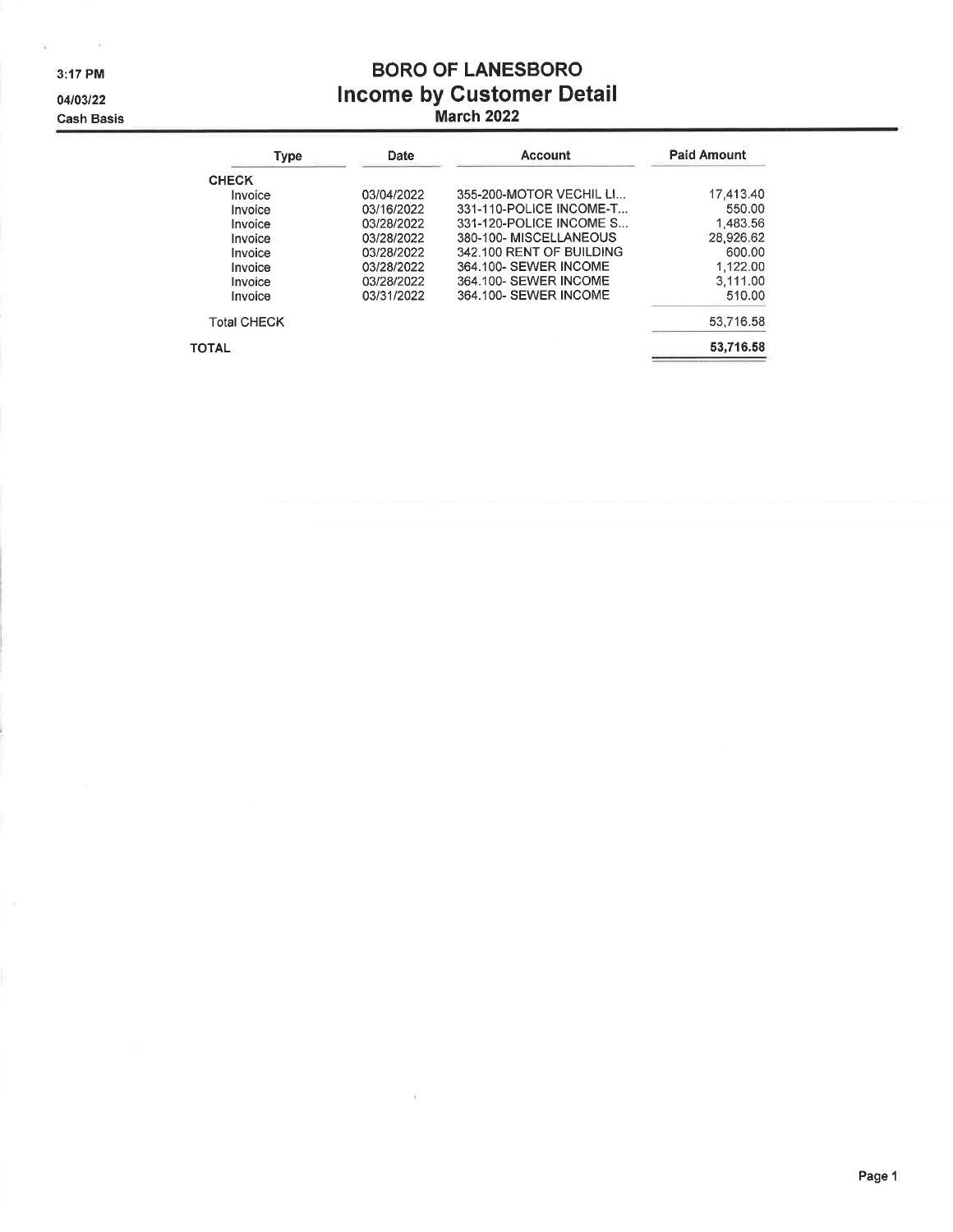3:30 PM

04/03/22

**Cash Basis** 

## **BORO OF LANESBORO** Profit & Loss Budget vs. Actual<br>January through March 2022

|                                                                                                                                                                                                                                                                                       | Jan - Mar 22                                                   | <b>Budget</b>                                                       | \$ Over Budget                                                                             | % of Budget                                                            |
|---------------------------------------------------------------------------------------------------------------------------------------------------------------------------------------------------------------------------------------------------------------------------------------|----------------------------------------------------------------|---------------------------------------------------------------------|--------------------------------------------------------------------------------------------|------------------------------------------------------------------------|
| Income<br>301-000- REAL ESTATE TAXES<br>301-100-REAL ESTATE CURRENT                                                                                                                                                                                                                   | 3,493,08                                                       | 20,749.97                                                           | $-17,256,89$                                                                               | 16.8%                                                                  |
| 301-200-PRIOR YEAR REAL ESTATE<br>301-300-REAL ESTATE DELINQUENT                                                                                                                                                                                                                      | 0.00<br>0.00                                                   | 424.97<br>1,999.97                                                  | $-424.97$<br>$-1,999.97$                                                                   | $0.0\%$<br>0.0%                                                        |
| Total 301-000- REAL ESTATE TAXES                                                                                                                                                                                                                                                      | 3,493,08                                                       | 23,174.91                                                           | $-19,681,83$                                                                               | 15.1%                                                                  |
| 310-000- LOCAL ENABLING TAXES<br>310-100-REAL ESTAT TRANSFER TAX                                                                                                                                                                                                                      | 1.972.05                                                       | 625.03                                                              | 1,347.02                                                                                   | 315.5%                                                                 |
| Total 310-000- LOCAL ENABLING TAXES                                                                                                                                                                                                                                                   | 1,972.05                                                       | 625.03                                                              | 1,347.02                                                                                   | 315.5%                                                                 |
| 311-000- IN LIEU OF TAXES<br>311.100-IN LIEU OF TAXE- TURNPI                                                                                                                                                                                                                          | 0.00                                                           | 724.97                                                              | $-724.97$                                                                                  | $0.0\%$                                                                |
| Total 311-000- IN LIEU OF TAXES                                                                                                                                                                                                                                                       | 0.00                                                           | 724.97                                                              | $-724.97$                                                                                  | 0.0%                                                                   |
| <b>331-000 FINES &amp; COST</b><br>331-140- ACCIDENT REPORTS<br>331-100- POLICE FINES<br>331-110-POLICE INCOME-THOMPSON<br>331-120-POLICE INCOME SCHOOL<br>331-130-POLICE INCOME HARMONY<br>331-200-STATE POLICE FINES                                                                | 15.00<br>271.02<br>1,500.00<br>5,934.24<br>1,000.00<br>0.00    | 3.75<br>250.03<br>1,500.00<br>7,500.00<br>1.500.00<br>62.53         | 11.25<br>20.99<br>0.00<br>$-1,565.76$<br>$-500.00$<br>$-62.53$                             | 400.0%<br>108.4%<br>100.0%<br>79.1%<br>66.7%<br>0.0%                   |
| Total 331-000 FINES & COST                                                                                                                                                                                                                                                            | 8,720.26                                                       | 10,816.31                                                           | $-2,096.05$                                                                                | 80.6%                                                                  |
| 341-000 INTEREST INCOME<br>341-100-INTEREST INCOME GENERAL<br>341-200- INTEREST INCOME SEWER<br>341-300- INTEREST MOTOR LICENSE<br>341-400- INTEREST CAPITAL RESER<br>341-500- INTEREST COMM CENTER<br>341-600- INTEREST ESCROW<br>341-700- SEWER REV/BOND<br>341-800- DIVIDEN INCOME | 7.97<br>28.76<br>5.55<br>13.64<br>0.59<br>0.19<br>0.30<br>0.00 | 49.97<br>124.97<br>25.03<br>25.03<br>3.75<br>0.75<br>1,22<br>375.00 | $-42.00$<br>$-96.21$<br>$-19.48$<br>$-11.39$<br>$-3.16$<br>$-0.56$<br>$-0.92$<br>$-375.00$ | 15.9%<br>23.0%<br>22.2%<br>54.5%<br>15.7%<br>25.3%<br>24.6%<br>$0.0\%$ |
| Total 341-000 INTEREST INCOME                                                                                                                                                                                                                                                         | 57.00                                                          | 605.72                                                              | $-548.72$                                                                                  | 9.4%                                                                   |
| 342-000- RENTAL OF BUILDING<br>342.100 RENT OF BUILDING                                                                                                                                                                                                                               | 750.00                                                         | 499.97                                                              | 250.03                                                                                     | 150.0%                                                                 |
| Total 342-000- RENTAL OF BUILDING                                                                                                                                                                                                                                                     | 750.00                                                         | 499.97                                                              | 250.03                                                                                     | 150.0%                                                                 |
| 355-000-STATE SHARE REV & ENTIL<br>355-600- COVID GRANT MONEY<br><b>355-100-BEVERAGE LICENSE</b><br><b>355-200-MOTOR VECHIL LIQUID FUE</b><br>355-300- PURTA<br>355.400-IMPACT FEE MONEY<br>355-500-FOREIGN FIRE INS GRANT                                                            | 0.00<br>0.00<br>17,413.40<br>0.00<br>0.00<br>0.00              | 5,940.00<br>37.50<br>4,249.97<br>18.75<br>7,500.00<br>499.97        | $-5,940,00$<br>$-37,50$<br>13, 163. 43<br>$-18.75$<br>$-7,500.00$<br>$-499.97$             | 0.0%<br>$0.0\%$<br>409,7%<br>$0.0\%$<br>$0.0\%$<br>$0.0\%$             |
| Total 355-000-STATE SHARE REV & ENTIL                                                                                                                                                                                                                                                 | 17,413.40                                                      | 18,246.19                                                           | $-832.79$                                                                                  | 95.4%                                                                  |
| <b>364-000- SEWER INCOME</b><br><b>364.100- SEWER INCOME</b>                                                                                                                                                                                                                          | 22,260.00                                                      | 21,000.00                                                           | 1,260.00                                                                                   | 106.0%                                                                 |
| Total 364-000- SEWER INCOME                                                                                                                                                                                                                                                           | 22,260.00                                                      | 21,000.00                                                           | 1.260.00                                                                                   | 106.0%                                                                 |
| <b>380-000 MISCELLANEIOUS INCOME</b><br><b>380-100- MISCELLANEOUS</b>                                                                                                                                                                                                                 | 29,301,62                                                      | 49.97                                                               | 29,251.65                                                                                  | 58,638,4%                                                              |
| Total 380-000 MISCELLANEIOUS INCOME                                                                                                                                                                                                                                                   | 29,301.62                                                      | 49.97                                                               | 29,251.65                                                                                  | 58,638.4%                                                              |
| <b>Total Income</b>                                                                                                                                                                                                                                                                   | 83,967.41                                                      | 75,743,07                                                           | 8,224.34                                                                                   | 110.9%                                                                 |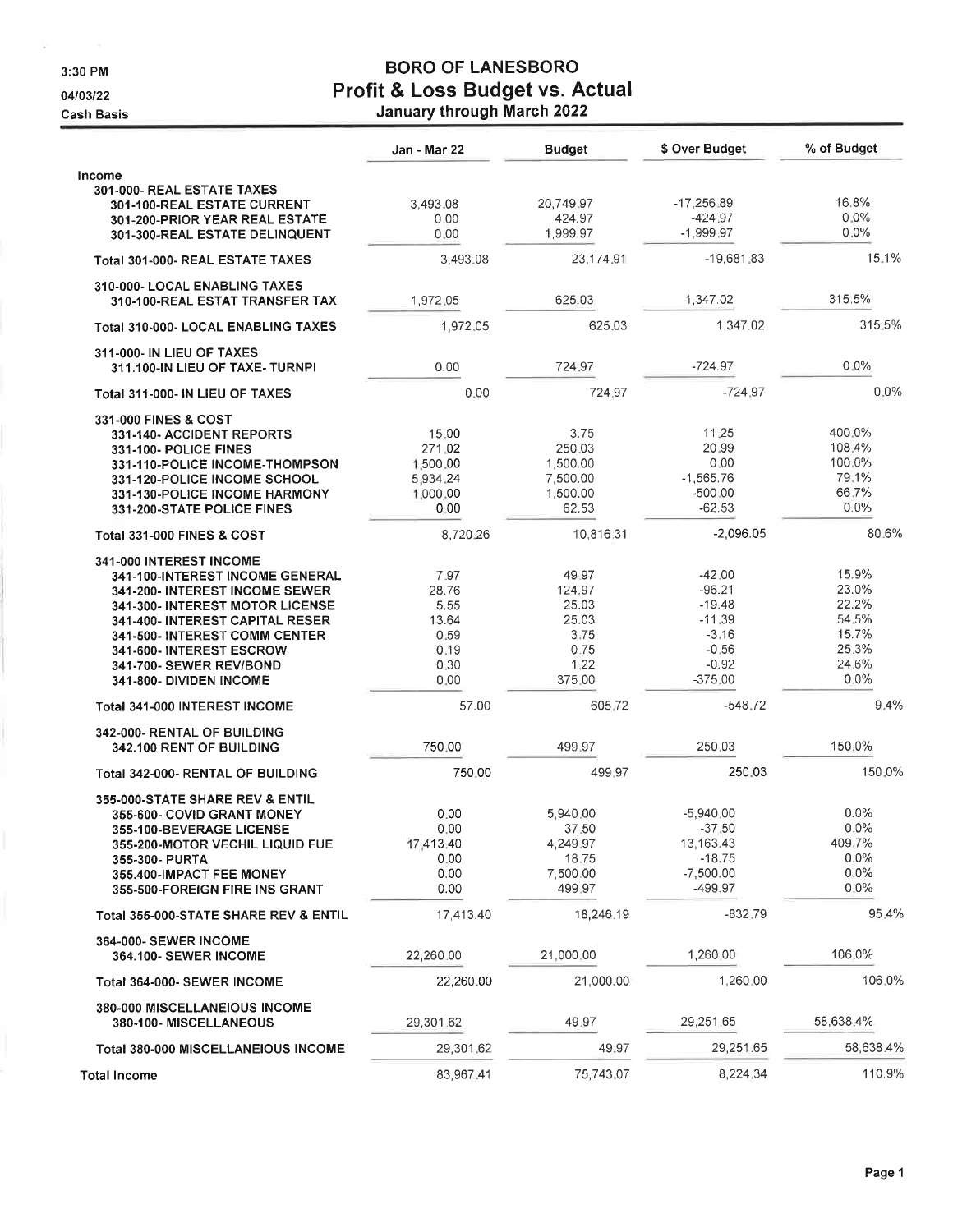3:30 PM

ä,

04/03/22

**Cash Basis** 

# **BORO OF LANESBORO** Profit & Loss Budget vs. Actual<br>January through March 2022

|                                                      | Jan - Mar 22 | <b>Budget</b> | \$ Over Budget | % of Budget |
|------------------------------------------------------|--------------|---------------|----------------|-------------|
| <b>Expense</b>                                       |              |               |                |             |
| 414-000 CODE ENFORECMENT<br>414-310 CODE ENFORECMENT | 86.50        |               |                |             |
| <b>Total 414-000 CODE ENFORECMENT</b>                | 86.50        |               |                |             |
| 400-100- GENERAL GOV'T EXPENSES                      |              |               |                |             |
| 400-210- SUPPLIES                                    | 122.00       | 75,00         | 47.00          | 162.7%      |
| 400-340- ADVERTISING                                 | 0.00         | 62.53         | $-62.53$       | 0.0%        |
| 400-420- DUES & SUBSCRIPTIONS                        | 499.00       | 75.00         | 424.00         | 665.3%      |
| 400-352- GENERAL INSURANCE                           | 2.978.20     | 3,400.03      | $-421.83$      | 87.6%       |
| 400-354- INSURANCE W.C                               | 0.00         | 1,999.97      | $-1,999.97$    | 0.0%        |
| Total 400-100- GENERAL GOV'T EXPENS                  | 3,599.20     | 5,612.53      | $-2,013,33$    | 64.1%       |
| 402-000-AUDITING                                     |              |               |                |             |
| 402-311- AUDIT                                       | 1,000.00     | 250.03        | 749.97         | 400.0%      |
| Total 402-000-AUDITING                               | 1.000.00     | 250.03        | 749.97         | 400.0%      |
| <b>403-000 TAX COLLECTOR</b>                         |              |               |                |             |
| 403-210 TAX COLL EXPENSES                            | 0.00         | 49.97         | -49.97         | $0.0\%$     |
| 403-300- TAX COLL SALARY                             | 174.65       | 750.00        | $-575.35$      | 23.3%       |
| 403-353- TAX COLLECTOR BOND                          | 15.00        | 3.75          | 11.25          | 400,0%      |
| Total 403-000 TAX COLLECTOR                          | 189.65       | 803.72        | $-614.07$      | 23.6%       |
| 404-000- LEGAL SERVICES<br>404.314- LEGAL SERVICES   | 0.00         | 250.03        | $-250,03$      | $0.0\%$     |
|                                                      |              |               |                |             |
| Total 404-000- LEGAL SERVICES                        | 0.00         | 250.03        | $-250.03$      | 0.0%        |
| <b>405-000 SECRETARY TREASURER</b>                   |              |               |                |             |
| 405-200-SECRETAR /TREASURER SAL                      | 1,096.00     | 1,345.03      | $-249.03$      | 81.5%       |
| 405.210-OFFICE EXPENSE / POSTAG                      | 0.00         | 375,00        | $-375.00$      | 0.0%        |
| 405-300-SECRETARY SAL                                | 0.00         | 75.00         | $-75.00$       | $0.0\%$     |
| <b>Total 405-000 SECRETARY TREASURER</b>             | 1,096.00     | 1,795.03      | $-699.03$      | 61.1%       |
| 408-000- ENGINEER SERVICES                           |              |               |                |             |
| <b>408-100- ENGINEERING SERVICES</b>                 | 0.00         | 750.00        | $-750.00$      | $0.0\%$     |
| Total 408-000- ENGINEER SERVICES                     | 0.00         | 750.00        | $-750.00$      | 0.0%        |
| 409-000 GENERAL GOV'T BUILDING                       |              |               |                |             |
| 409-410 REFUND OF DEPOSIT                            | 100.00       | 250.03        | $-150.03$      | 40.0%       |
| 409-550- BUILDING LOAN                               | 6,606.36     | 6,600.00      | 6.36           | 100.1%      |
| <b>409.210 COMMUNITY CENTER SUPPLY</b>               | 0.00         | 75.00         | $-75.00$       | $0.0\%$     |
| 409.361- COMMUNITY CENTER UTILI                      | 1,813.05     | 1,375.03      | 438.02         | 131.9%      |
| 409-373- MAINTENANCE PROPERTY                        | 320,00       | 1,875.00      | $-1,555.00$    | 17.1%       |
| 409-750-CAPITAL PURCHASE BUILDI                      | 9,400.00     | 2,500.03      | 6,899.97       | 376.0%      |
| Total 409-000 GENERAL GOV'T BUILDING                 | 18,239.41    | 12,675.09     | 5,564.32       | 143.9%      |
| 410-000- POLICE DEPARTMENT                           |              |               |                |             |
| 410-310-NATIONAL NIGHT OUT                           | 0.00         | 124.97        | $-124.97$      | $0.0\%$     |
| 410.133- POLICE SALARY                               | 19,490.07    | 19,999.97     | $-509.90$      | 97.5%       |
| 410-174-POLICE SUPPLIE, TRAININ                      | 0.00         | 124.97        | $-124.97$      | 0.0%        |
| 410-191- POLICE UNIFORMS                             | 0.00         | 187.50        | $-187.50$      | $0.0\%$     |
| 410-210- POLICE MISC/SUPPLIES                        | 0.00         | 124.97        | $-124.97$      | 0.0%        |
| 410-213- POLICE EQUIPMENT                            | 267.30       | 375.00        | $-107.70$      | 71.3%       |
| 410-251- POLICE CAR EXPENSES                         | 3,637.95     | 3,000.00      | 637.95         | 121.3%      |
|                                                      |              |               |                |             |
| Total 410-000- POLICE DEPARTMENT                     | 23,395.32    | 23,937,38     | $-542.06$      | 97.7%       |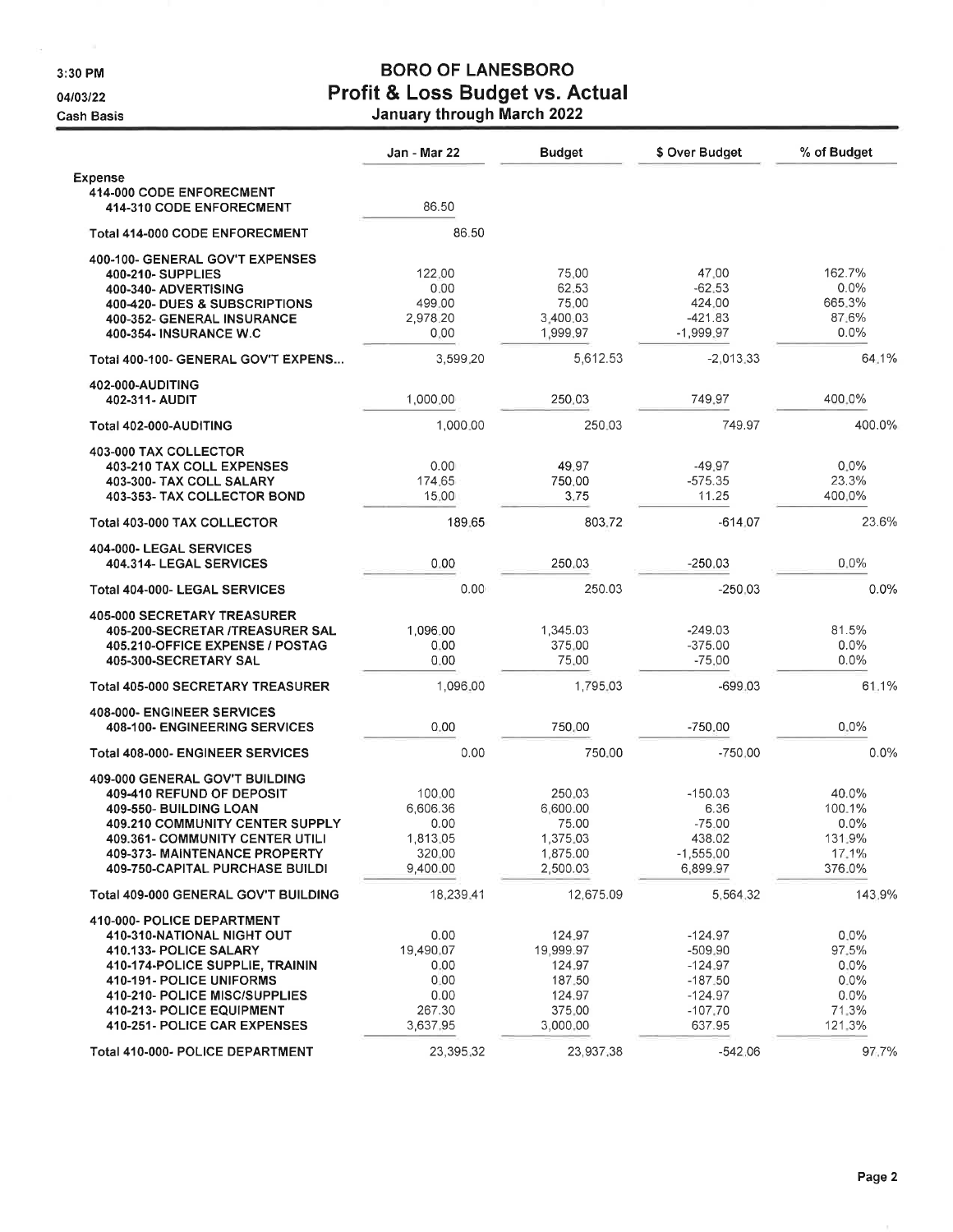3:30 PM

 $\tilde{p}$  .

 $\sim$  10

04/03/22

**Cash Basis** 

### **BORO OF LANESBORO** Profit & Loss Budget vs. Actual January through March 2022

|                                                                                                                                                                                                   | Jan - Mar 22                                              | <b>Budget</b>                                                  | \$ Over Budget                                                       | % of Budget                                           |
|---------------------------------------------------------------------------------------------------------------------------------------------------------------------------------------------------|-----------------------------------------------------------|----------------------------------------------------------------|----------------------------------------------------------------------|-------------------------------------------------------|
| 411-000- PUBLIC SAFETY<br><b>411-354-WORKERS COMPENSATION</b><br>411-520- FIRE COMPANY CONT<br>411-541- FOREIGN FIRE INS GRANT<br>411-363- FIRE SERVICE (HYDRANTS                                 | 0.00<br>0.00<br>0.00<br>835.34                            | 512.53<br>2,327.53<br>499.97<br>825.00                         | $-512.53$<br>$-2,327.53$<br>-499.97<br>10.34                         | 0.0%<br>$0.0\%$<br>$0.0\%$<br>101.3%                  |
| Total 411-000- PUBLIC SAFETY                                                                                                                                                                      | 835.34                                                    | 4,165.03                                                       | $-3,329.69$                                                          | 20.1%                                                 |
| 425-000- DONATIONS<br><b>425-120 DONATION OTHER</b><br><b>425-100- CEMETERY DONATION</b>                                                                                                          | 250.00<br>0.00                                            | 25.03<br>25.03                                                 | 224.97<br>$-25.03$                                                   | 998.8%<br>$0.0\%$                                     |
| Total 425-000-DONATIONS                                                                                                                                                                           | 250.00                                                    | 50.06                                                          | 199.94                                                               | 499.4%                                                |
| 427-000- SEWER<br>427-114- CLERK SERVICE / SALARY<br>427-210- OFFICE EXPENSES<br><b>427.365- WASTEWATER SERVICES</b><br>427-361- SEWER UTILITIES<br>427-374- SEWER REPAIRS<br>427-740- SEWER LOAN | 655.00<br>330.00<br>12,773.87<br>1,159.84<br>0.00<br>0.00 | 975.00<br>25.03<br>12,750.00<br>856.22<br>1,249.97<br>5,350.03 | $-320.00$<br>304.97<br>23.87<br>303.62<br>$-1.249.97$<br>$-5,350.03$ | 67.2%<br>1,318.4%<br>100.2%<br>135.5%<br>0.0%<br>0.0% |
| <b>Total 427-000- SEWER</b>                                                                                                                                                                       | 14,918.71                                                 | 21,206.25                                                      | $-6,287,54$                                                          | 70.4%                                                 |
| 430-000 GENERAL SERVICES<br><b>430-750 CAITAL PURCHASES</b><br>430-210-SUPPLIES<br>430-140-SALARIES STREET<br>430-231- TRACTOR FUEL / EXP                                                         | 28,926.62<br>0.00<br>1,142.38<br>366.58                   | 49.97<br>587.53<br>625.03                                      | $-49.97$<br>554.85<br>$-258.45$                                      | 0.0%<br>194.4%<br>58.6%                               |
| <b>Total 430-000 GENERAL SERVICES</b>                                                                                                                                                             | 30,435.58                                                 | 1,262.53                                                       | 29,173.05                                                            | 2,410.7%                                              |
| 432-000- SNOW ICE REMOVAL<br>432-100- MAINTAINCE OF ROADS<br>432-200- CINDERS/SALTS<br>432-.371 GROUNDS MAINTENANCE                                                                               | 14,700.00<br>2,598.90<br>1,130.75                         | 499.97<br>750.00<br>75.00                                      | 14,200.03<br>1,848.90<br>1:055.75                                    | 2,940.2%<br>346.5%<br>1,507.7%                        |
| Total 432-000- SNOW ICE REMOVAL                                                                                                                                                                   | 18,429.65                                                 | 1,324.97                                                       | 17,104.68                                                            | 1,390.9%                                              |
| 434-000- BORO STREET LIGHTS<br>434.361-STREET LIGHTING<br>Total 434-000- BORO STREET LIGHTS                                                                                                       | 2,330.01<br>2,330.01                                      | 2,190.00<br>2,190.00                                           | 140.01<br>140.01                                                     | 106.4%<br>106.4%                                      |
| 437-000 REPAIRS OF TOOLS & MACH<br>437.260-REPAIR OF TOOL / MACHIN                                                                                                                                | 3,931.14                                                  | 375.00                                                         | 3,556,14                                                             | 1,048.3%                                              |
| Total 437-000 REPAIRS OF TOOLS & MA                                                                                                                                                               | 3,931.14                                                  | 375.00                                                         | 3,556.14                                                             | 1,048.3%                                              |
| 439-000- ROAD CONST & REBUILDIN<br>439-610-PAVING CONTRACTED SERV<br>439-245- MATERIAL & SUPPLIES                                                                                                 | 0.00<br>0.00                                              | 2,500.03<br>499.97                                             | $-2,500.03$<br>$-499.97$                                             | $0.0\%$<br>$0.0\%$                                    |
| Total 439-000- ROAD CONST & REBUILDIN                                                                                                                                                             | 0.00                                                      | 3,000.00                                                       | $-3,000.00$                                                          | 0.0%                                                  |
| 481-000-INTERGOVERN EXPENSES<br>481-161-PAYROLL TAXERS                                                                                                                                            | 1,907.40                                                  | 1,500.00                                                       | 407.40                                                               | 127.2%                                                |
| Total 481-000-INTERGOVERN EXPENSES                                                                                                                                                                | 1,907.40                                                  | 1,500.00                                                       | 407.40                                                               | 127.2%                                                |
| <b>Total Expense</b>                                                                                                                                                                              | 120,643.91                                                | 81,147,65                                                      | 39,496.26                                                            | 148,7%                                                |
| Net Income                                                                                                                                                                                        | $-36,676.50$                                              | $-5,404.58$                                                    | $-31,271.92$                                                         | 678.6%                                                |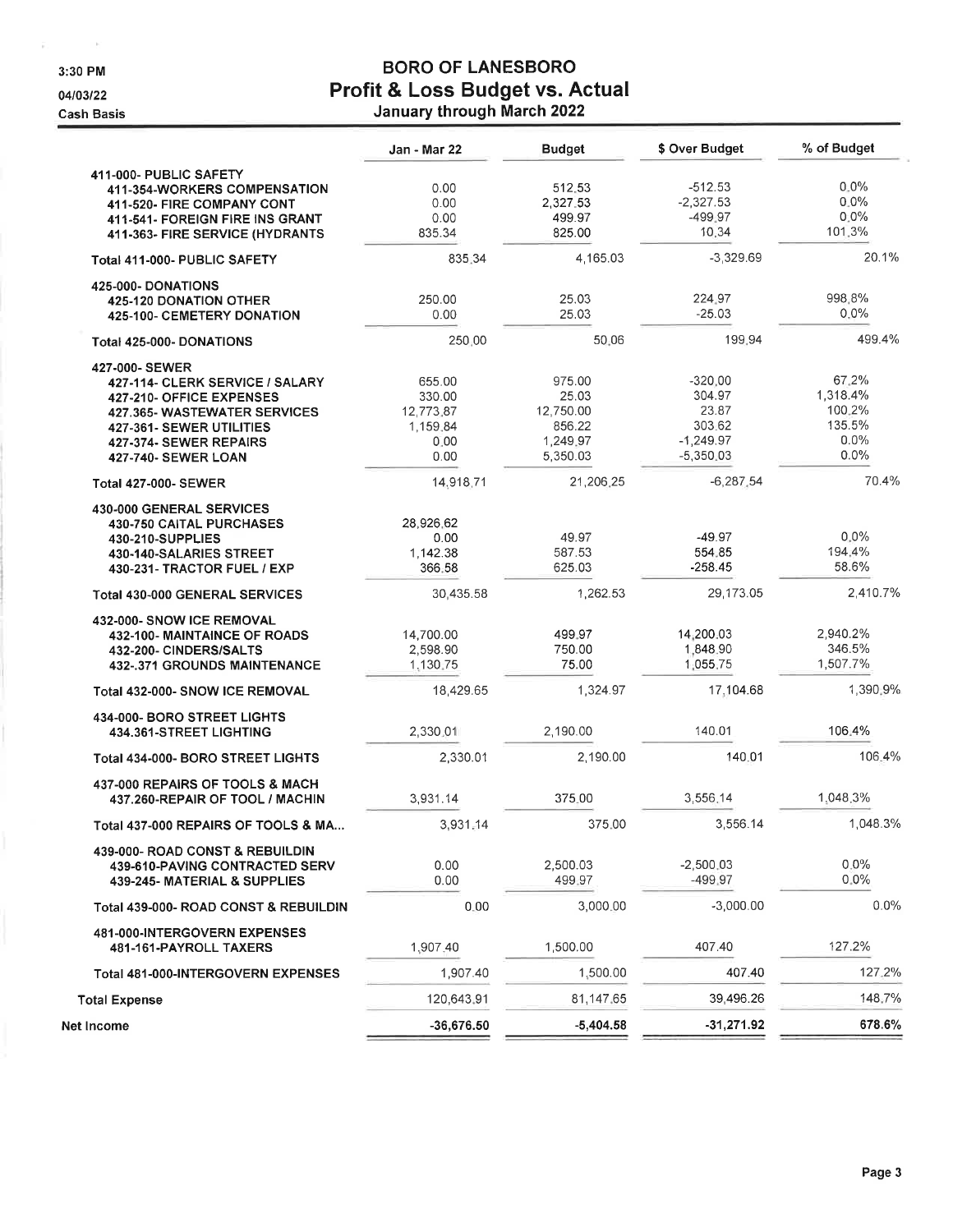3:31 PM

04/03/22

**Cash Basis** 

## **BORO OF LANESBORO** Profit & Loss Budget vs. Actual

| January through December 2022 |  |
|-------------------------------|--|
|-------------------------------|--|

|                                                                                                                                                                                                                                                                                       | Jan - Dec 22                                                   | Budget                                                                    | \$ Over Budget                                                                                  | % of Budget                                                      |
|---------------------------------------------------------------------------------------------------------------------------------------------------------------------------------------------------------------------------------------------------------------------------------------|----------------------------------------------------------------|---------------------------------------------------------------------------|-------------------------------------------------------------------------------------------------|------------------------------------------------------------------|
| Income<br>301-000- REAL ESTATE TAXES<br>301-100-REAL ESTATE CURRENT<br>301-200-PRIOR YEAR REAL ESTATE<br>301-300-REAL ESTATE DELINQUENT                                                                                                                                               | 3,493.08<br>0.00<br>0.00                                       | 83,000.00<br>1,700.00<br>8,000.00                                         | $-79,506,92$<br>$-1,700,00$<br>$-8,000,00$                                                      | 4.2%<br>$0.0\%$<br>0.0%                                          |
| Total 301-000- REAL ESTATE TAXES                                                                                                                                                                                                                                                      | 3,493.08                                                       | 92,700.00                                                                 | $-89,206,92$                                                                                    | 3.8%                                                             |
| 310-000- LOCAL ENABLING TAXES<br>310-100-REAL ESTAT TRANSFER TAX                                                                                                                                                                                                                      | 1,972.05                                                       | 2,500.00                                                                  | $-527.95$                                                                                       | 78.9%                                                            |
| Total 310-000- LOCAL ENABLING TAXES                                                                                                                                                                                                                                                   | 1.972.05                                                       | 2,500.00                                                                  | $-527.95$                                                                                       | 78.9%                                                            |
| 311-000- IN LIEU OF TAXES<br>311.100-IN LIEU OF TAXE- TURNPI                                                                                                                                                                                                                          | 0.00                                                           | 2,900.00                                                                  | $-2,900,00$                                                                                     | 0.0%                                                             |
| Total 311-000- IN LIEU OF TAXES                                                                                                                                                                                                                                                       | 0.00                                                           | 2,900 00                                                                  | $-2,900,00$                                                                                     | 0.0%                                                             |
| <b>331-000 FINES &amp; COST</b>                                                                                                                                                                                                                                                       |                                                                |                                                                           |                                                                                                 |                                                                  |
| 331-140- ACCIDENT REPORTS<br>331-100- POLICE FINES<br>331-110-POLICE INCOME-THOMPSON<br>331-120-POLICE INCOME SCHOOL<br>331-130-POLICE INCOME HARMONY<br>331-200-STATE POLICE FINES                                                                                                   | 15:00<br>271.02<br>1,500,00<br>5.934.24<br>1,000.00<br>0.00    | 15.00<br>1,000,00<br>6,000.00<br>30,000.00<br>6,000.00<br>250.00          | 0.00<br>$-728.98$<br>$-4,500,00$<br>$-24,065,76$<br>$-5,000,00$<br>$-250,00$                    | 100.0%<br>27.1%<br>25.0%<br>19.8%<br>16.7%<br>$0.0\%$            |
| <b>Total 331-000 FINES &amp; COST</b>                                                                                                                                                                                                                                                 | 8,720.26                                                       | 43.265.00                                                                 | $-34,544.74$                                                                                    | 20.2%                                                            |
| 341-000 INTEREST INCOME<br>341-100-INTEREST INCOME GENERAL<br>341-200- INTEREST INCOME SEWER<br>341-300- INTEREST MOTOR LICENSE<br>341-400- INTEREST CAPITAL RESER<br>341-500- INTEREST COMM CENTER<br>341-600- INTEREST ESCROW<br>341-700- SEWER REV/BOND<br>341-800- DIVIDEN INCOME | 7.97<br>28.76<br>5.55<br>13.64<br>0.59<br>0.19<br>0.30<br>0.00 | 200.00<br>500.00<br>100.00<br>100.00<br>15:00<br>3.00<br>5.00<br>1,500.00 | $-192.03$<br>$-471.24$<br>$-94.45$<br>$-86.36$<br>$-14.41$<br>$-2.81$<br>$-4.70$<br>$-1,500,00$ | 4.0%<br>5.8%<br>5.6%<br>13.6%<br>3.9%<br>6.3%<br>6.0%<br>$0.0\%$ |
| Total 341-000 INTEREST INCOME                                                                                                                                                                                                                                                         | 57.00                                                          | 2,423.00                                                                  | $-2,366,00$                                                                                     | 2.4%                                                             |
| 342-000- RENTAL OF BUILDING<br>342.100 RENT OF BUILDING                                                                                                                                                                                                                               | 750.00                                                         | 2,000.00                                                                  | $-1,250,00$                                                                                     | 37.5%                                                            |
| Total 342-000- RENTAL OF BUILDING                                                                                                                                                                                                                                                     | 750.00                                                         | 2,000.00                                                                  | $-1,250.00$                                                                                     | 37.5%                                                            |
| <b>355-000-STATE SHARE REV &amp; ENTIL</b><br>355-600- COVID GRANT MONEY<br>355-100-BEVERAGE LICENSE<br>355-200-MOTOR VECHIL LIQUID FUE<br>355-300- PURTA<br>355,400-IMPACT FEE MONEY<br>355-500-FOREIGN FIRE INS GRANT                                                               | 0.00<br>0.00<br>17.413.40<br>0.00<br>0.00<br>0.00              | 23,759.91<br>150.00<br>17,000.00<br>75.00<br>30,000.00<br>2,000.00        | $-23,759,91$<br>$-150.00$<br>413.40<br>$-75.00$<br>$-30.000.00$<br>$-2.000.00$                  | $0.0\%$<br>0.0%<br>102.4%<br>$0.0\%$<br>$0.0\%$<br>$0.0\%$       |
| Total 355-000-STATE SHARE REV & ENTIL                                                                                                                                                                                                                                                 | 17,413,40                                                      | 72,984.91                                                                 | $-55,571,51$                                                                                    | 23.9%                                                            |
| 364-000- SEWER INCOME<br><b>364.100- SEWER INCOME</b>                                                                                                                                                                                                                                 | 22,260.00                                                      | 84,000.00                                                                 | $-61,740,00$                                                                                    | 26.5%                                                            |
| Total 364-000- SEWER INCOME                                                                                                                                                                                                                                                           | 22,260.00                                                      | 84,000.00                                                                 | $-61,740.00$                                                                                    | 26.5%                                                            |
| 380-000 MISCELLANEIOUS INCOME<br>380-100-MISCELLANEOUS                                                                                                                                                                                                                                | 29,301.62                                                      | 200.00                                                                    | 29,101.62                                                                                       | 14,650,8%                                                        |
| Total 380-000 MISCELLANEIOUS INCOME                                                                                                                                                                                                                                                   | 29.301.62                                                      | 200.00                                                                    | 29,101.62                                                                                       | 14.650.8%                                                        |
| <b>Total Income</b>                                                                                                                                                                                                                                                                   | 83.967.41                                                      | 302,972.91                                                                | $-219,005,50$                                                                                   | 27.7%                                                            |
| <b>Expense</b><br>414-000 CODE ENFORECMENT                                                                                                                                                                                                                                            |                                                                |                                                                           |                                                                                                 |                                                                  |
| 414-310 CODE ENFORECMENT                                                                                                                                                                                                                                                              | 86.50                                                          |                                                                           |                                                                                                 |                                                                  |
| Total 414-000 CODE ENFORECMENT                                                                                                                                                                                                                                                        | 86.50                                                          |                                                                           |                                                                                                 |                                                                  |
| 400-100- GENERAL GOV'T EXPENSES<br>400-210- SUPPLIES<br>400-340- ADVERTISING<br>400-420- DUES & SUBSCRIPTIONS<br>400-352- GENERAL INSURANCE<br>400-354- INSURANCE W.C                                                                                                                 | 122.00<br>0.00<br>499.00<br>2,978,20<br>0.00                   | 300.00<br>250.00<br>300.00<br>13,600,00<br>8,000,00                       | $-178.00$<br>$-250.00$<br>199,00<br>$-10,621,80$<br>$-8,000,00$                                 | 40.7%<br>0.0%<br>166.3%<br>21.9%<br>$0.0\%$                      |
| Total 400-100- GENERAL GOV'T EXPENSES                                                                                                                                                                                                                                                 | 3,599.20                                                       | 22,450.00                                                                 | $-18,850.80$                                                                                    | 16.0%                                                            |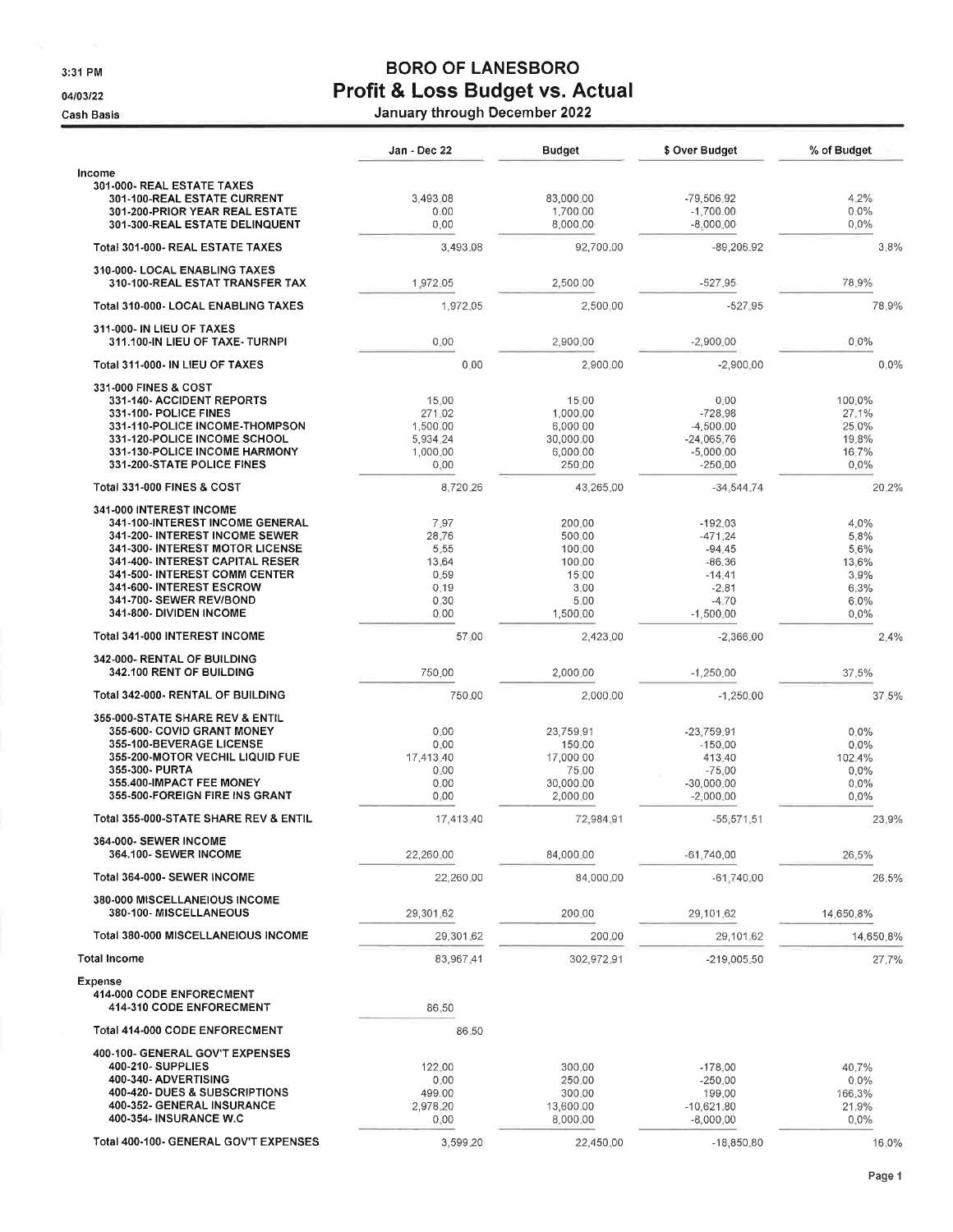3:31 PM

04/03/22

**Cash Basis** 

### **BORO OF LANESBORO** Profit & Loss Budget vs. Actual

January through December 2022

|                                                                                                                                                                                                                                                 | Jan - Dec 22                                                    | Budget                                                                     | \$ Over Budget                                                                                 | % of Budget                                                      |
|-------------------------------------------------------------------------------------------------------------------------------------------------------------------------------------------------------------------------------------------------|-----------------------------------------------------------------|----------------------------------------------------------------------------|------------------------------------------------------------------------------------------------|------------------------------------------------------------------|
| 402-000-AUDITING<br>402-311- AUDIT                                                                                                                                                                                                              | 1,000.00                                                        | 1,000.00                                                                   | 0.00                                                                                           | 100.0%                                                           |
| Total 402-000-AUDITING                                                                                                                                                                                                                          | 1,000.00                                                        | 1,000.00                                                                   | 0.00                                                                                           | 100.0%                                                           |
| 403-000 TAX COLLECTOR<br>403-210 TAX COLL EXPENSES<br>403-300- TAX COLL SALARY<br>403-353- TAX COLLECTOR BOND                                                                                                                                   | 0.00<br>174:65<br>15.00                                         | 200:00<br>3,000.00<br>15.00                                                | $-200.00$<br>$-2,825,35$<br>0.00                                                               | $0.0\%$<br>5.8%<br>100.0%                                        |
| <b>Total 403-000 TAX COLLECTOR</b>                                                                                                                                                                                                              | 189.65                                                          | 3,215.00                                                                   | $-3,025,35$                                                                                    | 5.9%                                                             |
| 404-000- LEGAL SERVICES<br>404.314- LEGAL SERVICES                                                                                                                                                                                              | 0.00                                                            | 1,000.00                                                                   | $-1,000,00$                                                                                    | $0.0\%$                                                          |
| Total 404-000- LEGAL SERVICES                                                                                                                                                                                                                   | 0.00                                                            | 1,000.00                                                                   | $-1,000,00$                                                                                    | 0.0%                                                             |
| <b>405-000 SECRETARY TREASURER</b><br>405-200-SECRETAR /TREASURER SAL<br>405.210-OFFICE EXPENSE / POSTAG<br>405-300-SECRETARY SAL                                                                                                               | 1,096.00<br>0.00<br>0,00                                        | 5,380.00<br>1,500.00<br>300,00                                             | $-4,284,00$<br>$-1,500.00$<br>$-300,00$                                                        | 20.4%<br>$0.0\%$<br>$0.0\%$                                      |
| <b>Total 405-000 SECRETARY TREASURER</b>                                                                                                                                                                                                        | 1,096.00                                                        | 7,180.00                                                                   | $-6,084,00$                                                                                    | 15.3%                                                            |
| 408-000- ENGINEER SERVICES<br><b>408-100- ENGINEERING SERVICES</b>                                                                                                                                                                              | 0,00                                                            | 3,000.00                                                                   | $-3,000,00$                                                                                    | $0.0\%$                                                          |
| Total 408-000- ENGINEER SERVICES                                                                                                                                                                                                                | 0.00                                                            | 3,000.00                                                                   | $-3,000,00$                                                                                    | 0.0%                                                             |
| 409-000 GENERAL GOV'T BUILDING<br>409-410 REFUND OF DEPOSIT<br>409-550- BUILDING LOAN<br>409.210 COMMUNITY CENTER SUPPLY<br>409.361- COMMUNITY CENTER UTILI<br>409-373- MAINTENANCE PROPERTY<br>409-750-CAPITAL PURCHASE BUILDI                 | 100.00<br>6,606,36<br>0,00<br>1,813,05<br>320.00<br>9,400.00    | 1,000.00<br>26,400.00<br>300.00<br>5,500.00<br>7,500.00<br>10,000.00       | $-900.00$<br>$-19.793.64$<br>$-300.00$<br>$-3,686.95$<br>$-7,180,00$<br>$-600.00$              | 10.0%<br>25.0%<br>$0.0\%$<br>33.0%<br>4.3%<br>94.0%              |
| Total 409-000 GENERAL GOV'T BUILDING                                                                                                                                                                                                            | 18,239.41                                                       | 50,700.00                                                                  | $-32,460,59$                                                                                   | 36.0%                                                            |
| 410-000- POLICE DEPARTMENT<br>410-310-NATIONAL NIGHT OUT<br>410.133- POLICE SALARY<br>410-174-POLICE SUPPLIE, TRAININ<br>410-191- POLICE UNIFORMS<br>410-210- POLICE MISC/SUPPLIES<br>410-213- POLICE EQUIPMENT<br>410-251- POLICE CAR EXPENSES | 0.00<br>19,490.07<br>0.00<br>0.00<br>0.00<br>267.30<br>3,637 95 | 500.00<br>80,000.00<br>500.00<br>750.00<br>500.00<br>1,500.00<br>12,000.00 | $-500.00$<br>$-60,509,93$<br>$-500.00$<br>$-750.00$<br>$-500.00$<br>$-1,232.70$<br>$-8,362,05$ | 0.0%<br>24.4%<br>$0.0\%$<br>$0.0\%$<br>$0.0\%$<br>17.8%<br>30.3% |
| <b>Total 410-000- POLICE DEPARTMENT</b>                                                                                                                                                                                                         | 23,395,32                                                       | 95,750.00                                                                  | $-72,354.68$                                                                                   | 24.4%                                                            |
| 411-000- PUBLIC SAFETY<br>411-354-WORKERS COMPENSATION<br>411-520- FIRE COMPANY CONT<br>411-541- FOREIGN FIRE INS GRANT<br><b>411-363- FIRE SERVICE (HYDRANTS</b>                                                                               | 0.00<br>0.00<br>0.00<br>835.34                                  | 2,050.00<br>9,310.00<br>2,000.00<br>3,300.00                               | $-2,050,00$<br>$-9,310,00$<br>$-2,000,00$<br>$-2,464.66$                                       | $0.0\%$<br>$0.0\%$<br>$0.0\%$<br>25.3%                           |
| Total 411-000- PUBLIC SAFETY                                                                                                                                                                                                                    | 835.34                                                          | 16,660.00                                                                  | $-15,824.66$                                                                                   | 5.0%                                                             |
| <b>425-000-DONATIONS</b><br><b>425-120 DONATION OTHER</b><br>425-100- CEMETERY DONATION                                                                                                                                                         | 250.00<br>0.00                                                  | 100.00<br>100.00                                                           | 150,00<br>$-100,00$                                                                            | 250.0%<br>0.0%                                                   |
| Total 425-000- DONATIONS                                                                                                                                                                                                                        | 250.00                                                          | 200.00                                                                     | 50.00                                                                                          | 125.0%                                                           |
| 427-000- SEWER<br>427-114- CLERK SERVICE / SALARY<br>427-210- OFFICE EXPENSES<br>427.365-WASTEWATER SERVICES<br>427-361- SEWER UTILITIES<br>427-374- SEWER REPAIRS<br>427-740- SEWER LOAN                                                       | 655.00<br>330,00<br>12.773.87<br>1,159,84<br>0.00<br>0.00       | 3,900.00<br>100.00<br>51,000.00<br>3,425.00<br>5,000.00<br>21,400.00       | $-3,245,00$<br>230,00<br>$-38,226,13$<br>$-2,265,16$<br>$-5,000.00$<br>$-21,400.00$            | 16.8%<br>330,0%<br>25.0%<br>33.9%<br>$0.0\%$<br>$0.0\%$          |
| <b>Total 427-000- SEWER</b>                                                                                                                                                                                                                     | 14,918.71                                                       | 84,825.00                                                                  | $-69,906,29$                                                                                   | 17.6%                                                            |
| 430-000 GENERAL SERVICES<br>430-750 CAITAL PURCHASES<br>430-210-SUPPLIES<br>430-140-SALARIES STREET<br>430-231- TRACTOR FUEL / EXP                                                                                                              | 28,926.62<br>0.00<br>1,142.38<br>366.58                         | 200,00<br>2,350,00<br>2,500,00                                             | $-200.00$<br>$-1,207.62$<br>$-2,133.42$                                                        | $0.0\%$<br>48.6%<br>14.7%                                        |
| Total 430-000 GENERAL SERVICES                                                                                                                                                                                                                  | 30,435.58                                                       | 5,050.00                                                                   | 25,385.58                                                                                      | 602,7%                                                           |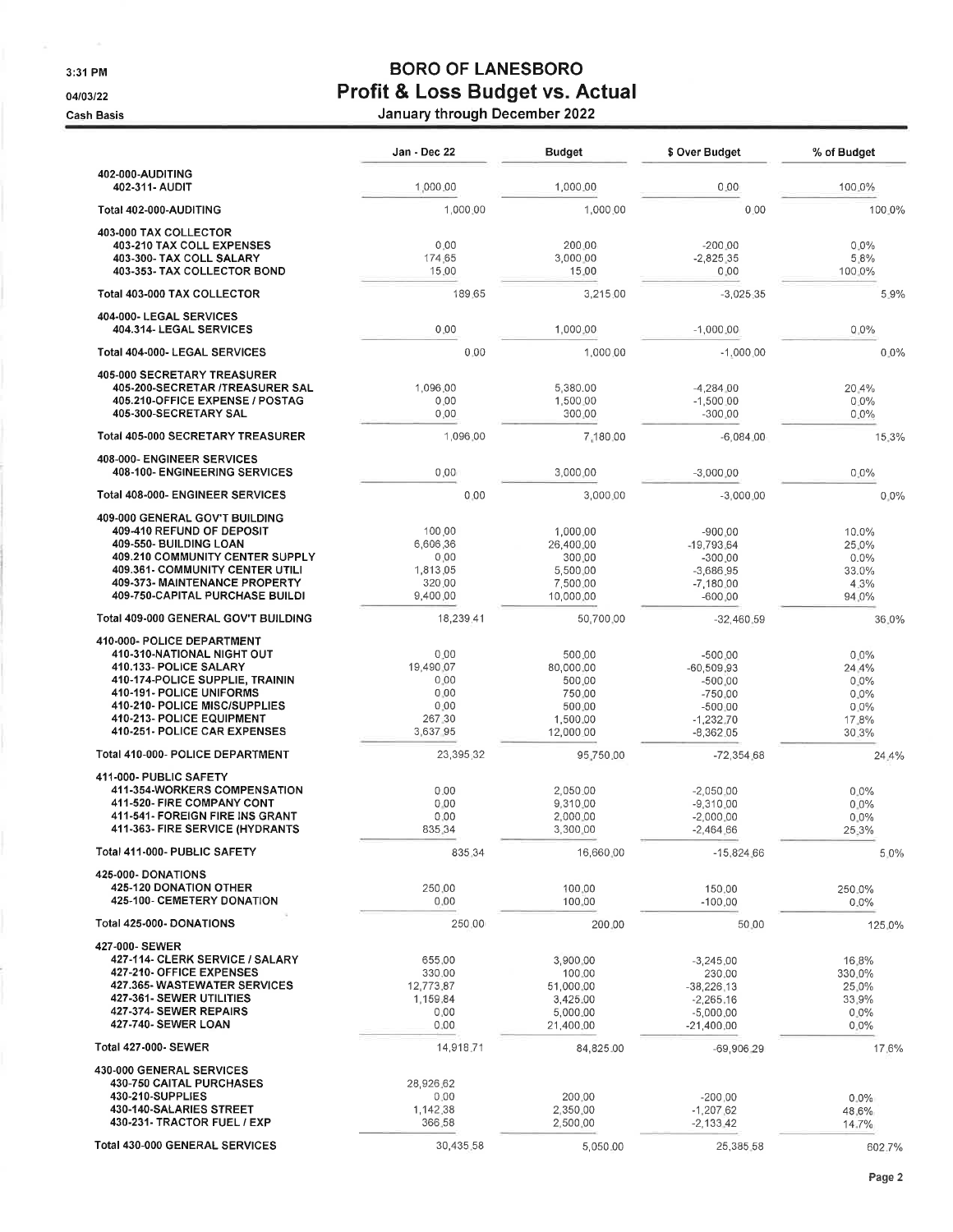3:31 PM

04/03/22

Cash Basis

### **BORO OF LANESBORO** Profit & Loss Budget vs. Actual January through December 2022

| Jan - Dec 22                      | <b>Budget</b>                  | \$ Over Budget                   | % of Budget               |
|-----------------------------------|--------------------------------|----------------------------------|---------------------------|
| 14,700.00<br>2,598.90<br>1.130.75 | 2.000.00<br>3,000.00<br>300.00 | 12,700.00<br>$-401.10$<br>830.75 | 735.0%<br>86.6%<br>376.9% |
| 18,429.65                         | 5.300.00                       | 13,129.65                        | 347.7%                    |
| 2,330.01                          | 8,760.00                       | $-6,429.99$                      | 26.6%                     |
| 2,330.01                          | 8,760.00                       | $-6,429.99$                      | 26.6%                     |
| 3.931.14                          | 1,500.00                       | 2,431.14                         | 262.1%                    |
| 3.931.14                          | 1,500.00                       | 2.431.14                         | 262.1%                    |
| 0.00<br>0.00                      | 10.000.00<br>2.000.00          | $-10,000,00$<br>$-2.000.00$      | $0.0\%$<br>$0.0\%$        |
| 0.00                              | 12,000.00                      | $-12.000.00$                     | $0.0\%$                   |
| 1.907.40                          | 6,000.00                       | $-4.092.60$                      | 31.8%                     |
| 1.907.40                          | 6,000.00                       | $-4.092.60$                      | 31.8%                     |
| 120.643.91                        | 324,590.00                     | $-203,946.09$                    | 37.2%                     |
| $-36,676.50$                      | $-21,617.09$                   | $-15,059.41$                     | 169.7%                    |
|                                   |                                |                                  |                           |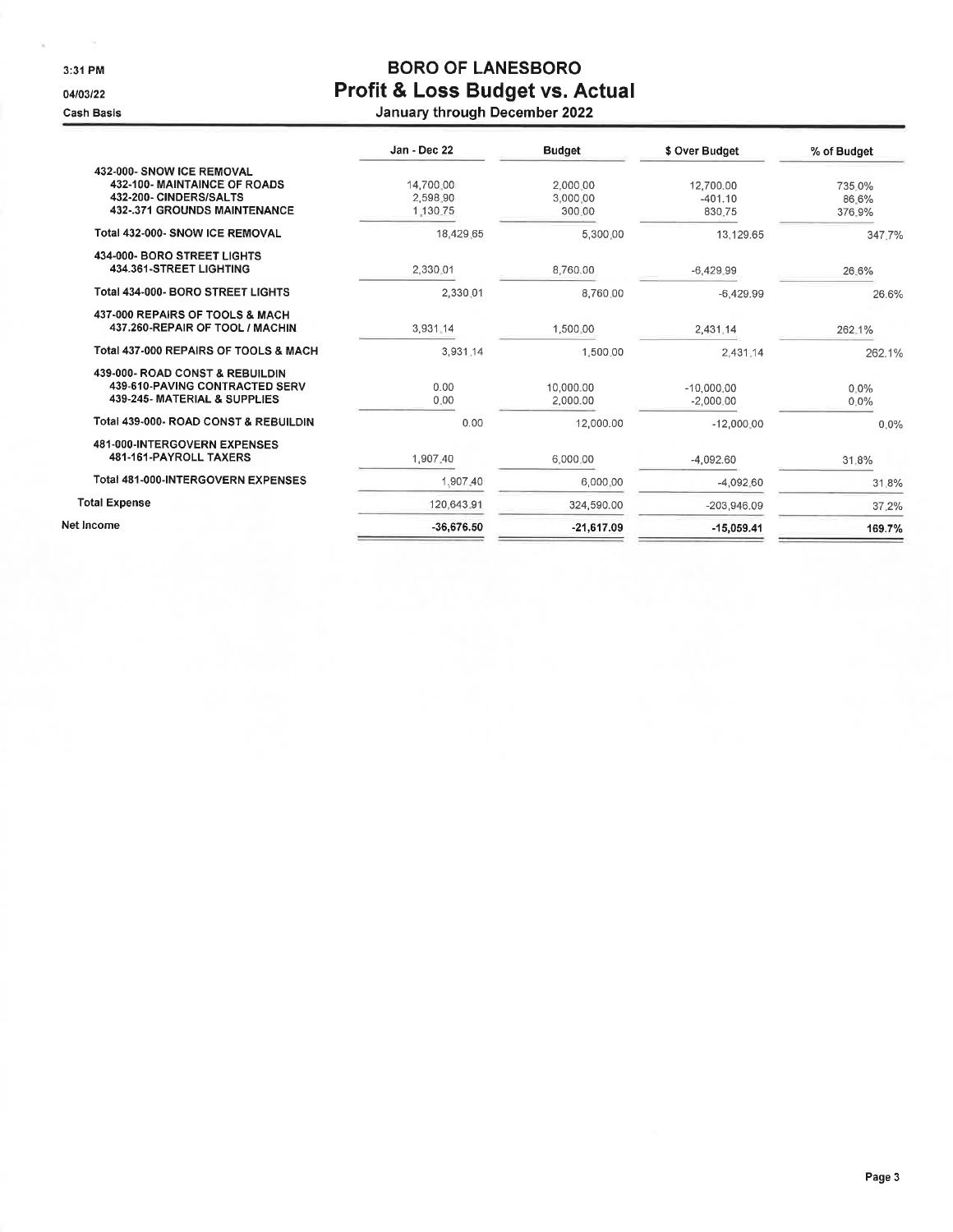

Incidents: 12

Other Hours: 141 School hours.

(Other than routine traffic)

**Traffic Citations: 7** 

**Traffic Warnings: 13** 

### Arrests:

| DATE<br>03-02-22<br>03-08-22<br>03-15-22<br>03-16-22<br>03-17-22<br>03-26-22<br>03-26-22 | <b>TYPE</b><br>At abandoned house okay<br><b>Suspicious Activity</b><br>Case closed<br>Harassment<br>Homicide by vehicle, Involuntary manslaughter<br>Unfounded<br>Neighbor complaint<br>False alarm okay<br>Burglar Alarm<br>Report of reckless driver unfounded<br>Criminal mischief<br>case closed | Handled by PSP |  |
|------------------------------------------------------------------------------------------|-------------------------------------------------------------------------------------------------------------------------------------------------------------------------------------------------------------------------------------------------------------------------------------------------------|----------------|--|
| Other:                                                                                   |                                                                                                                                                                                                                                                                                                       |                |  |
| 03-09-22                                                                                 | Motorist assist flat tire changed for driver                                                                                                                                                                                                                                                          |                |  |
| 03-22-22                                                                                 | Missing dog returned home                                                                                                                                                                                                                                                                             |                |  |
| 03-23-22                                                                                 | Assist to Montrose PD 302 arrest.                                                                                                                                                                                                                                                                     |                |  |
| 03-23-22                                                                                 | Landing Zone at school.                                                                                                                                                                                                                                                                               |                |  |

vehicle was moved. 03-29-22 Vehicle blocking road ran out of fuel

(20) Traffic Stops, (7) Citations Issued, (13) Warnings Given

(10) Speeding Violations, (3) Equipment Violations, (2) Inspection Violation, (1) Registration Violations. (2) Suspended License Violation, (1) Atv on Roadway Violation, (1) Careless Driving Violatiion.